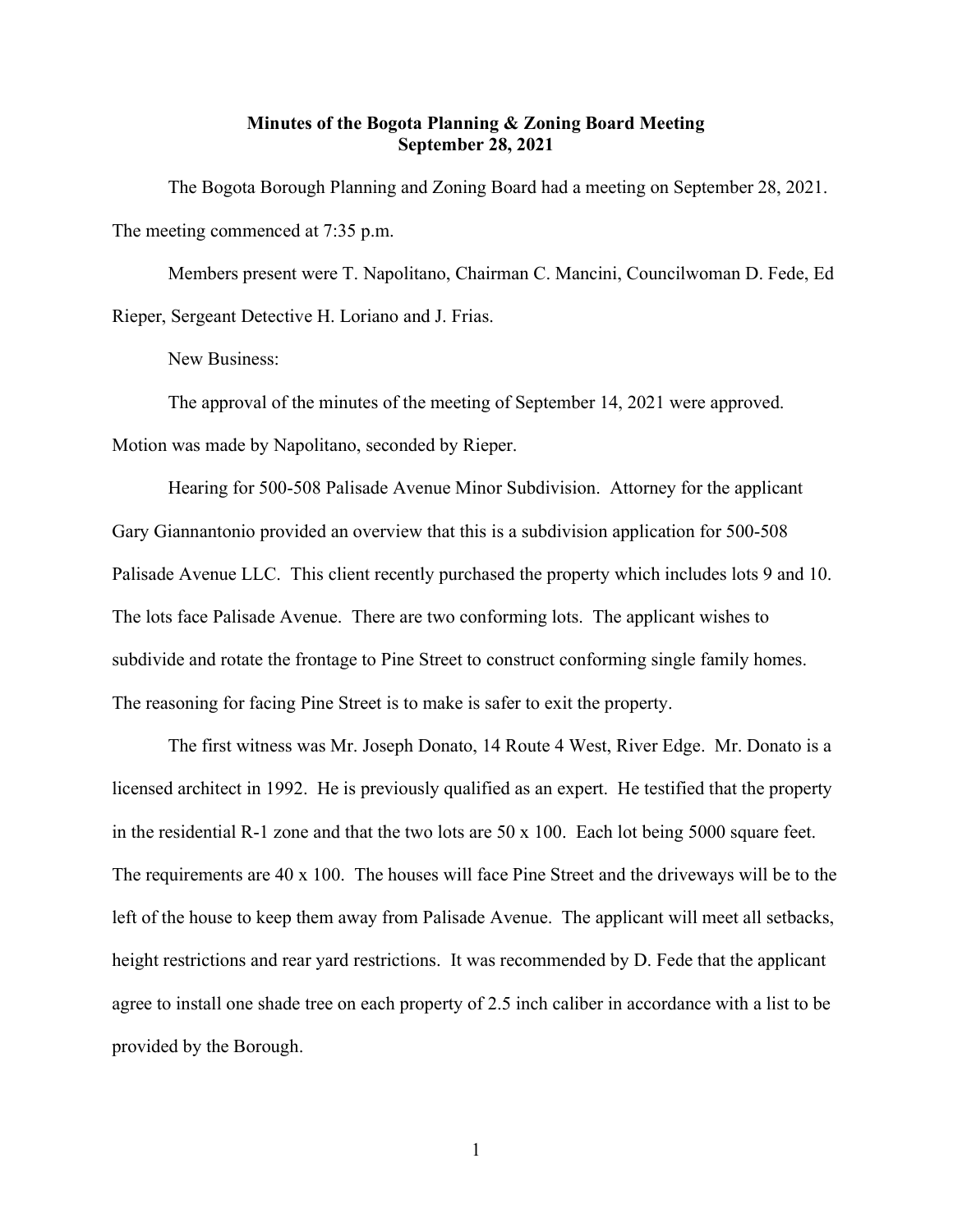Second witness called was Hussein, Abadi, representative of the owner. Address 21 Lake Street, Upper Saddle River, New Jersey. His company is Sama Construction. Mr. Abadi agreed to place one shade tree per lot. The report of Costa Engineering dated September 28, 2021 requires that the site plan show all adjacent properties and the 200-foot property owner list on the plot. Also new conditions regarding the tax assessor to confirm the addresses and lots and blocks. The attorney agreed to conform to the requirements of the engineer.

Motion by Napolitano, seconded by Frias to open to public. Chair asked if any members of the public have comments for or against the application. No public comment. Motion by Frias, seconded by Napolitano to close to public comment. Motion made by Napolitano, seconded by Frias to authorize the preparation of an affirmative resolution subject to the requirements in the Costa letter and the shade tree requirement. Motion passed. This matter will be carried to October  $26<sup>th</sup>$  to adopt the resolution. There was a general discussion on the subdivision deed and the applicant was told to work with Mr. Costa to prepare the subdivision deeds to perfect any subdivision.

Second matter of new business:

Continuation of August 24, 2021 meeting for the hearing of The Golden Adult Daycare Inc. (53-57 West Fort Lee Road) regarding a D variance amendment to prior approval. The applicant was represented by Anthony Suarez. He advises this is a Zoning Board use approval. 5 voting members were present. Mr. Suarez agreed to continue.

Mr. Kelly noted that he was a judge in Ridgefield where which Mr. Suarez was the Mayor and he is represented Ms. McElroy, a member of the public present in a different matter. He did not believe it was a conflict. There was no objection by either Mr. Suarez or Ms. McElroy. Three witnesses will be called. The administrator of the adult daycare center, an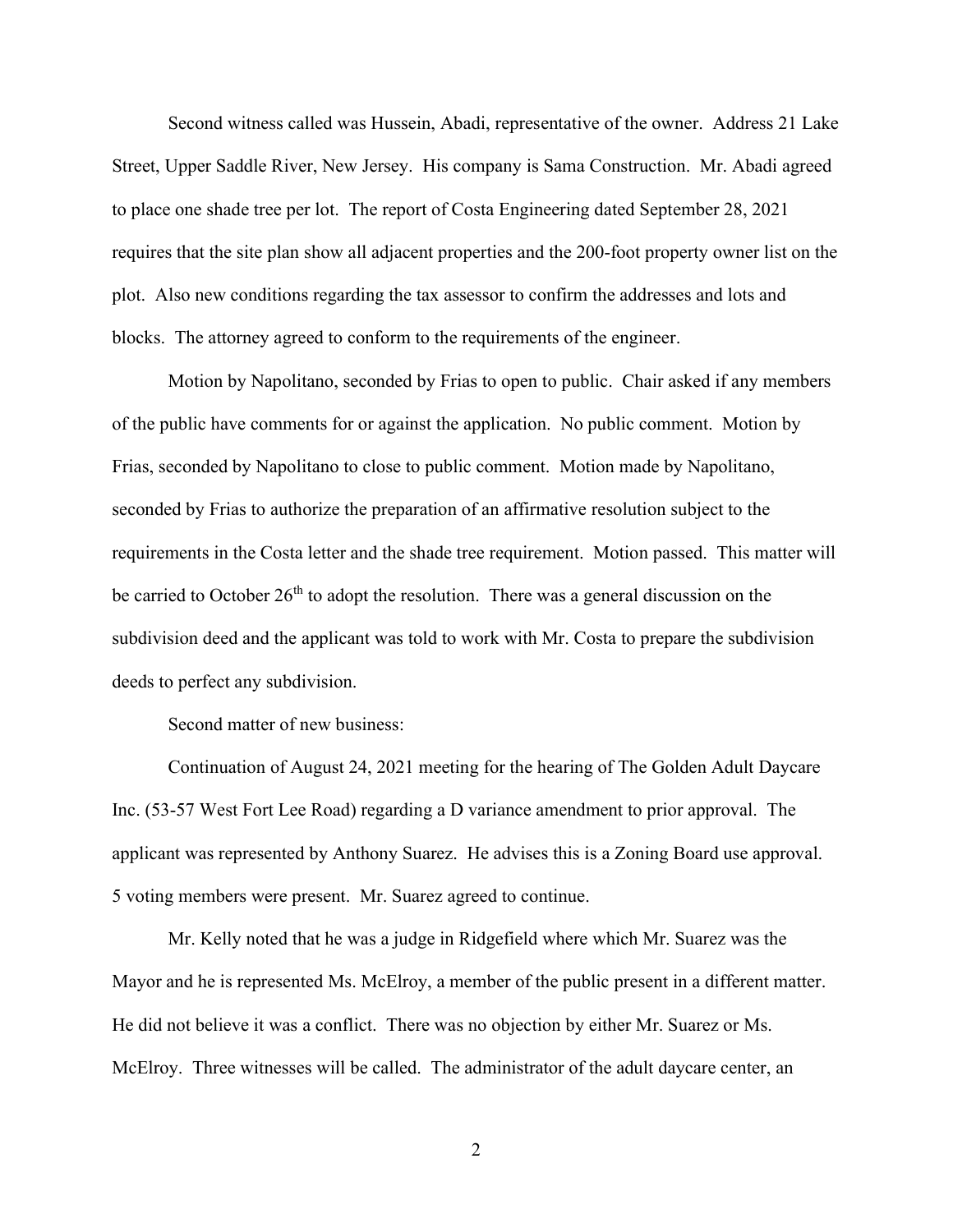architect and a planner/engineer. The Applicant seeks to amend the prior approval dated March 11, 2014 for a D variance. They are going to modify the building interior, convert office on the third floor to daycare use, eliminate the pharmacy and other offices and advise if they have an as of right license for 220 clients with 25 staff. They wish to remove internal walls. No new space will be added. On the second floor they wish to have an outdoor roof garden with a capacity of 40 people. Currently there is parking for 25 employees, 13 van spaces and one extra space for a doctor or beautician visit. The application is looking for a D-1 use variance.

First witness called was Elizabeth Hall, Administrator at The Golden Adult Daycare Center. She advised that there was an intention to rent the offices on the top floor but since it is a highly regulated industry, once it sought final approval from the State departments they were not allowed to have these offices and were not allowed to rent as it is a safety issue, so the top floor has been vacant since the adult daycare center opened. They wish to increase the space, not increase customers as the facility has been closed by the Department of Health for COVID. We are currently providing remote services and have up to 50 clients per day. They are operating in person in small groups and will continue to be remote through June 2022. She advises this more space would be easier for contact tracing. They are currently approved for 100 clients per shift and have two shifts per day. They propose 120 clients per shift. They wish to relocate bathrooms and increase the quiet room space.

T. Napolitano questioned how many people will be at the facility at a time and had concerns about parked cars and traffic. The administrator advised that they used multiple trips to pick up customers and there are no plans to increase the number of vans which are currently 13 and are currently not using all of the vans. Since all the pick ups are local within 20 minute radius, they can have multiple trips. T. Napolitano expressed the concerning regarding food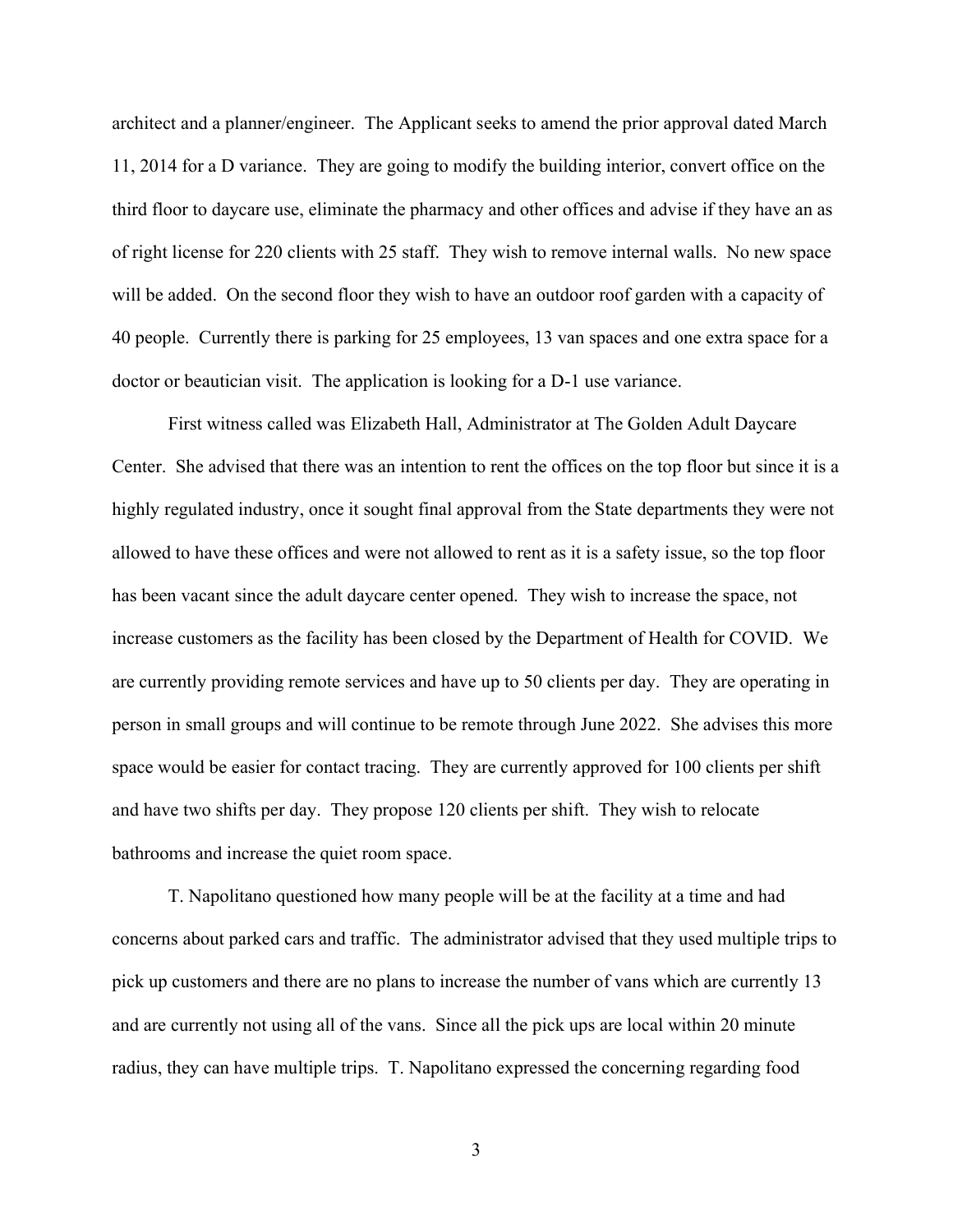deliveries. The administrator testified that the service entrance on the side was used in the parking lot for deliveries. Napolitano had a concern that there is a drop off on Elm Avenue.

Motion by Frias, seconded by Napolitano for public comment. Mary McElroy, 45 West Fort Lee Road, Bogota has a business across the street. She is concerned with traffic. She advised it is hard to find a parking spot on the street. The employees of the adult daycare center all park on the street and there is no room in the lot. The lot is full capacity. Her question is what the facility is doing about the parking. The Administrator testified that they would need to increase the staff by 6 to get to the 220 customers per shift if allowed. The Administrator agreed to assign spots to staff to address the on street parking concern.

The Town Planner, Ms. Trahan Spach prepared a spreadsheet that concluded extra spaces were needed and possibly 3 more vans. The Administrator testified there is one 24 passenger van remaining of 14 passenger vans. The Planner advised that there is no parking standard for this type of use and there is no comparable use in the code. There was a discussion as to whether they could stipulate to agree to keep only 13 passenger vans in the lot and to encourage employees to have designated spots. The Administrator advised that the vans leave during the day for medical appointments, therapy appointments and shopping. Mr. Tuval, the Engineer Planner for the Applicant advised that the original plan had 14 spaces for the office use. The Administrator testified that the pharmacy never opened and the podiatrist comes once a month. There is a provision in the State approval that bus drivers can count as staff when they are chaperoning clients, not when they are driving, i.e. involved in supervising activities. The Administrator testified that 18 to 19 employees work at any given shift and 110 to 120 customers maximum per shift. There is a half and hour overlap on each shift. The Zen garden on the second floor rooftop will require Department of Health and DCA approval.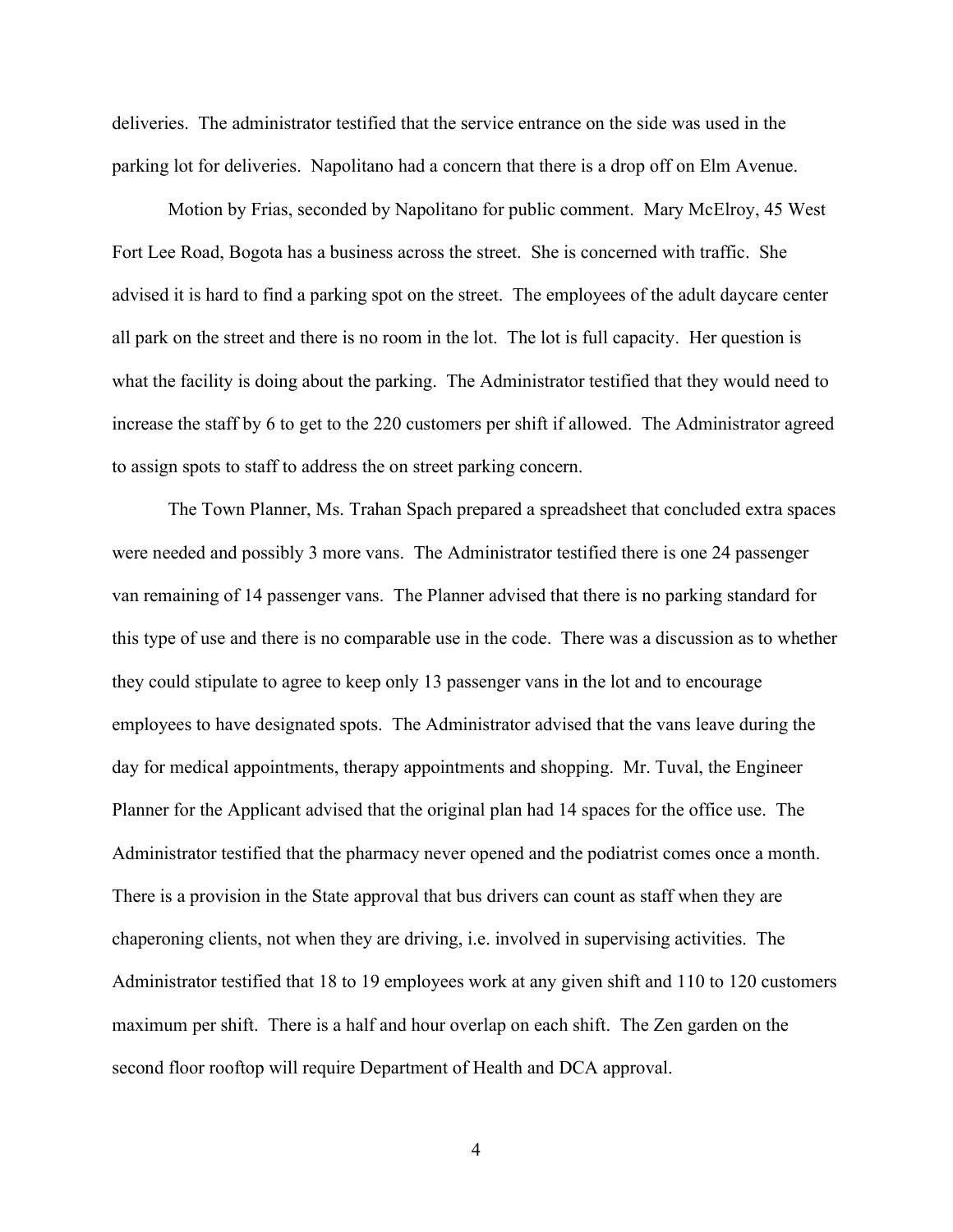The next witness was Brittany Klimn, Architect of Mistery Design. She was sworn in. Her address is 350 Cart Drive, Bud Lake, New Jersey. She has her Bachelor of Science and a Masters in Architect. She has been licensed since 2012. She has testified at many municipalities. Counsel qualified her as an expert. Exhibit A-2 plans dated 2/17/21 were entered into the record. There were 3 sheets A2.00 basement plan, A2.01first floor plan, A2.02 second floor and third floor plan. The plan is to enlarge activity space through the pharmacy space and relocate certain walls on the first floor. On the third floor, they will convert the offices to daycare center use. They will use the roof space for meditation and outdoor space. There will be an increase in the interior use space. The garden will be used for reading, meditation and new decking. There are walls and buildings around and there is elevator and stair access. There was a question regarding the lighting. The Planner testified that the garden will not be visible from the outside and the lighting will meet code but will be minimal. The roof is on the first floor roof and little capacity will be considered.

Motion by Napolitano, seconded by Rieper to open to the public. No questions by the public. Motion to close by Napolitano, seconded by Rieper.

Planning Engineer Harry Tuval was sworn in. His address is 629 Ridge Court, Ridgefield, New Jersey. He served as the Borough's Engineer and the Bogota Board Engineer. He is qualified as an expert. He testified that the offices will be eliminated as well as the pharmacy. There are currently 39 parking spaces. There is room for 25 employees and 13 van spaces plus one additional space. He testified in the special reasons to grant the D-1 use variance which was previously approved and this is an amendment to expand that approval. The principles of the positive criteria were state regulated facilities with a continuation of an approved use. This is now a pure inherently beneficial use and will promote the general welfare,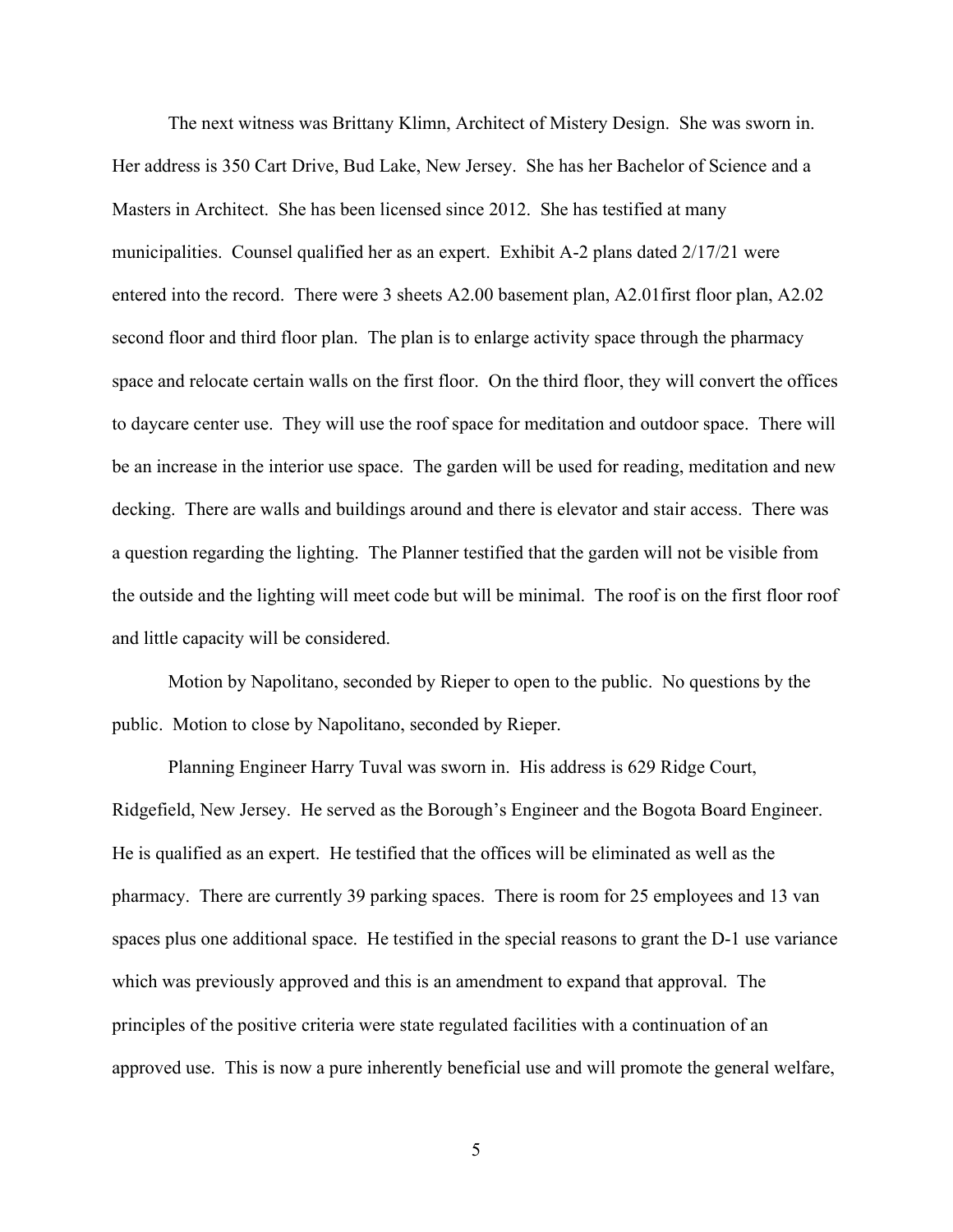suitable in size and configuration. The negative criteria is there is no detriment to the public good and there is no impairment to the use of the zoning plan in the prior approval met these criteria. The Town Planner requested information on the Sica Test criteria. The prior approval was deemed not inherently but beneficial use. The expert testified that item 50 of the prior approval said there will be not more than 130 applicants and the resolution has less capacity than the license allows. The Planner questioned that the application meets the MLUL purposes of general welfare and the Engineer testified that the building was vacant and does meet the general welfare criteria. Our Planner asked about the negative criteria. There are 51 spaces possibly need if 13 drivers and 25 non-driving staff plus one visitor at any given time.

The Administrator testified that the drivers are acting as aides and they could be both and that at most times there is 9 drivers and 13 staff. The requirements are one staff member to 9 customers. They have never had 130 customers per shift and they can stipulate to less customers. They can also look into parking the vans off site. The Administrator said she will look at parking spaces off site and consider that as a condition to the approval. Currently there is no off site parking. There was a discussion that if they exceed the 130 customers than they may need to show off-site parking. Attorney Kelly asked that they provide some ideas and explore this option for the next meeting. T. Napolitano asked if the Planner witness was the Board Engineer at the time of the prior approval and he indicated he was.

Motion to open to comment by Napolitano, seconded by Rieper, Martin McElroy asked whether there were two handicapped spaces. The Administrator advised that there were and that the vans are deemed handicapped vehicles. Motion to close to public comment by Napolitano, seconded by Rieper.